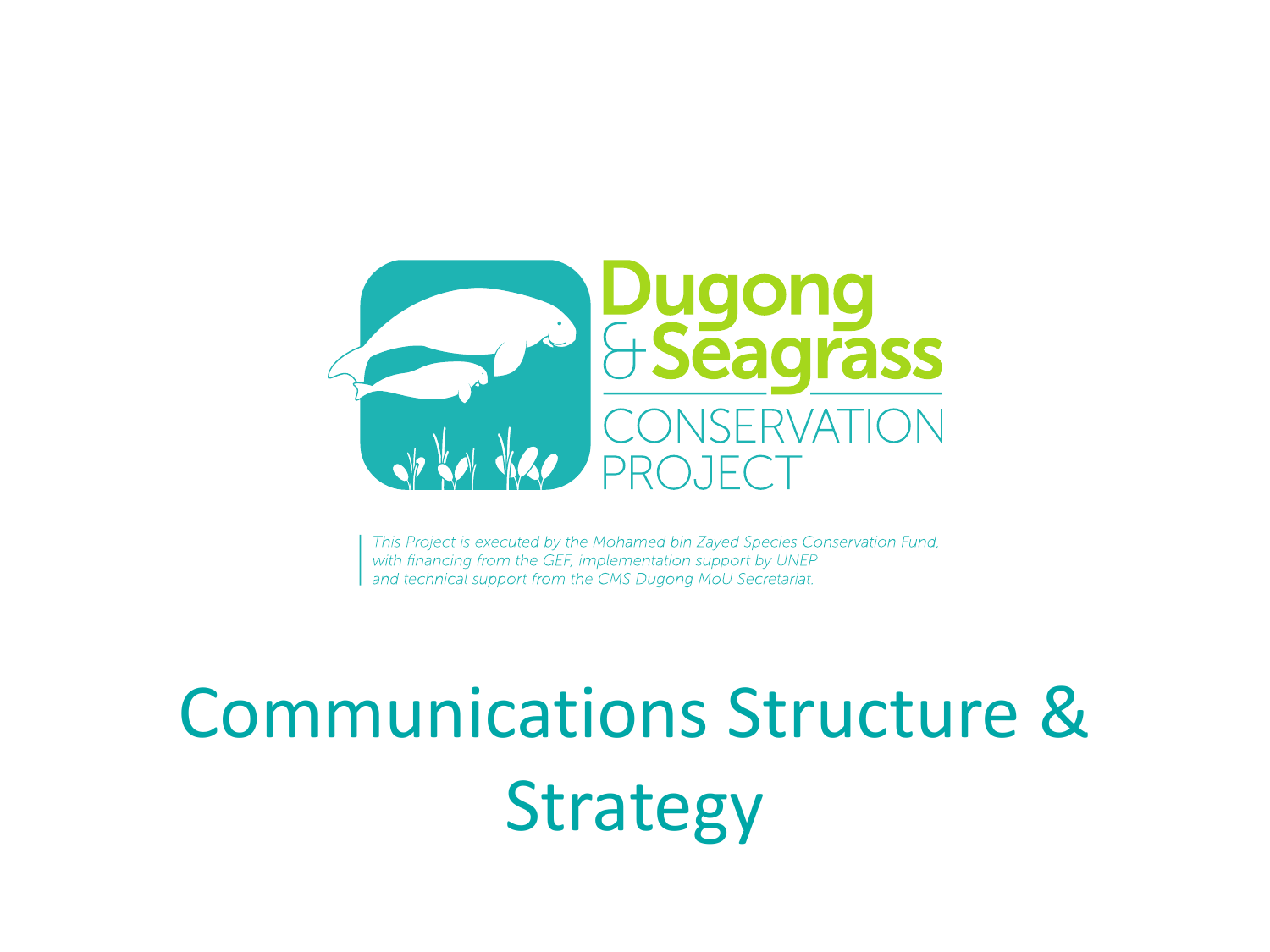## [www.DUGONGCONSERVATION.org](http://www.dugongconservation.org/)



**brand/identity** of the Project

**Document archive** of the project

**Highlights Conservation of Dugong/Seagrass**

**Content, Photographs, News** 

**Promotes** Project Partners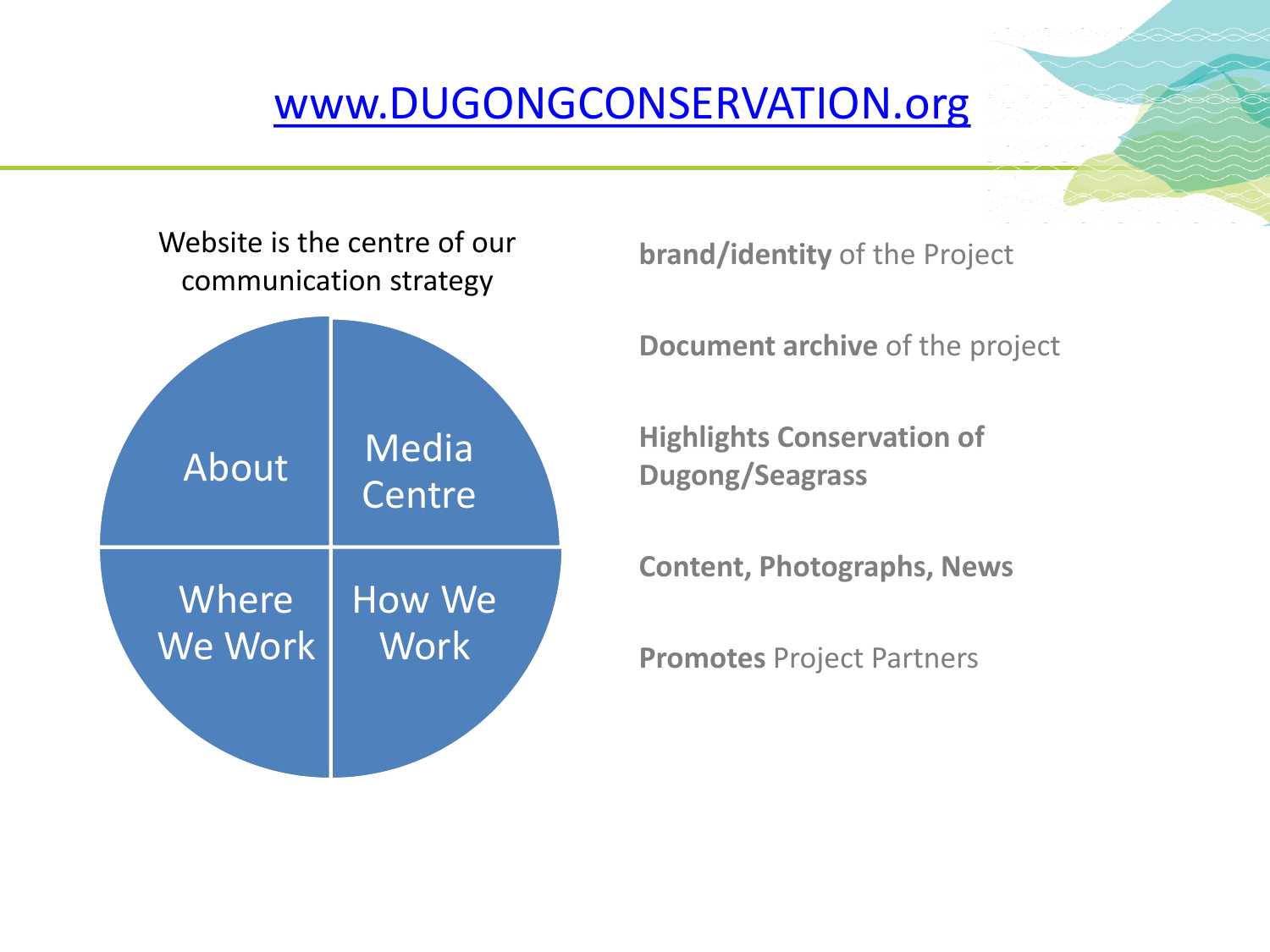# [www…..org/Where](http://www.dugongconservation.org/where-we-work/indonesia/)-we-work



Currently 8 countries: Madagascar, Mozambique, Sri Lanka, Malaysia, Indonesia, Timor-Leste, Solomon Islands and Vanuatu.

Each country has a landing page that highlights a country facilitator

Each country landing page leads to a project page

These pages are expandable – to include other countries – as the project evolves….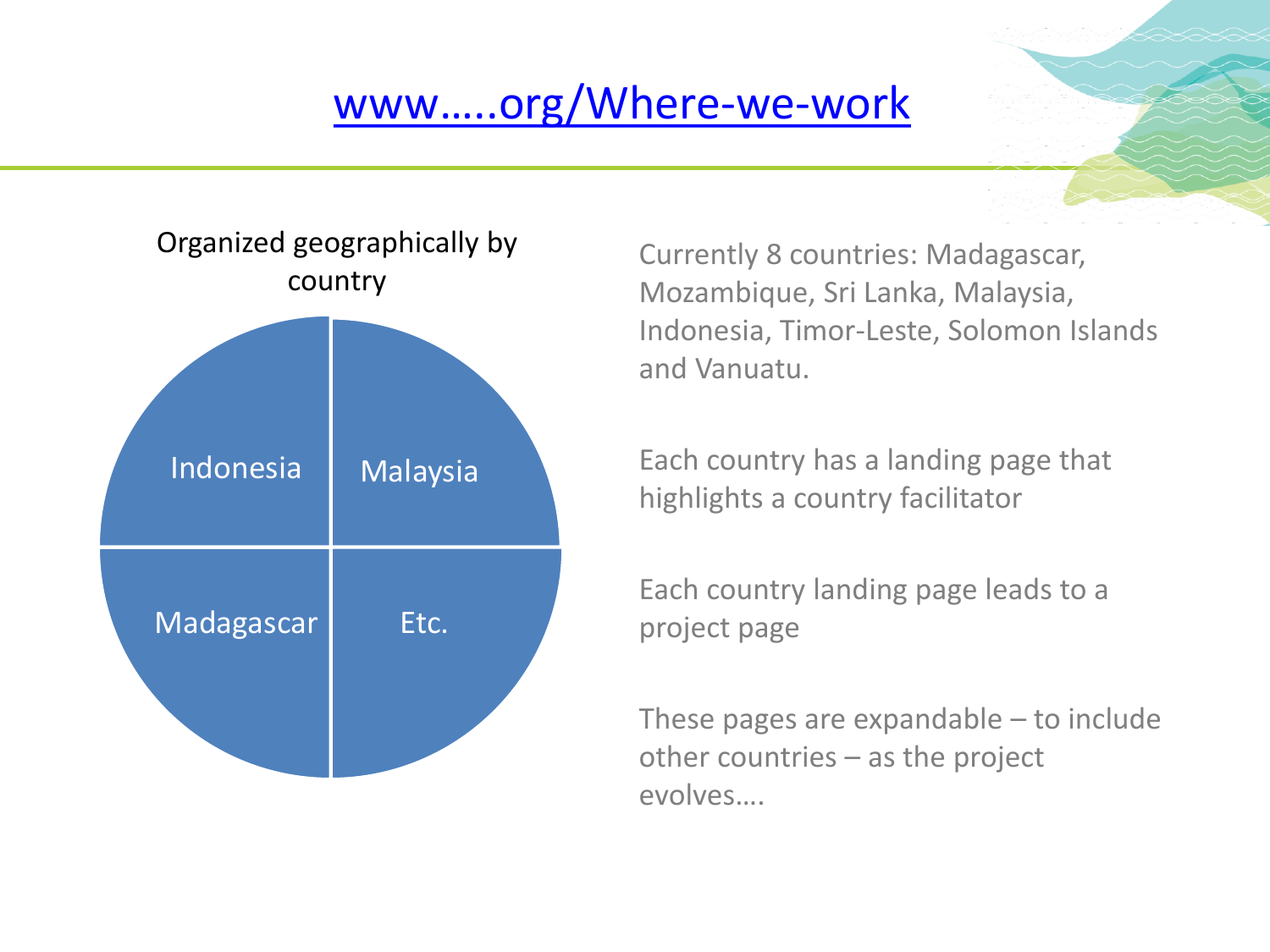# [www…org/Project pages](http://www.http/www.dugongconservation.org/project/improving-national-awareness-research-dugong-seagrass-indonesia-id2/.org/where-we-work/indonesia/)



…org/PROJECT

### Project Information

- **Location**
- objectives
- partner
- partner contact details
- documents
- News/Updates

### Social Media Plug-ins

- FB, Twitter, Flickr, YouTube, Instagram
- This Content is project generated it gives each partner a home on our webpage where information updates are under the control of the project partner.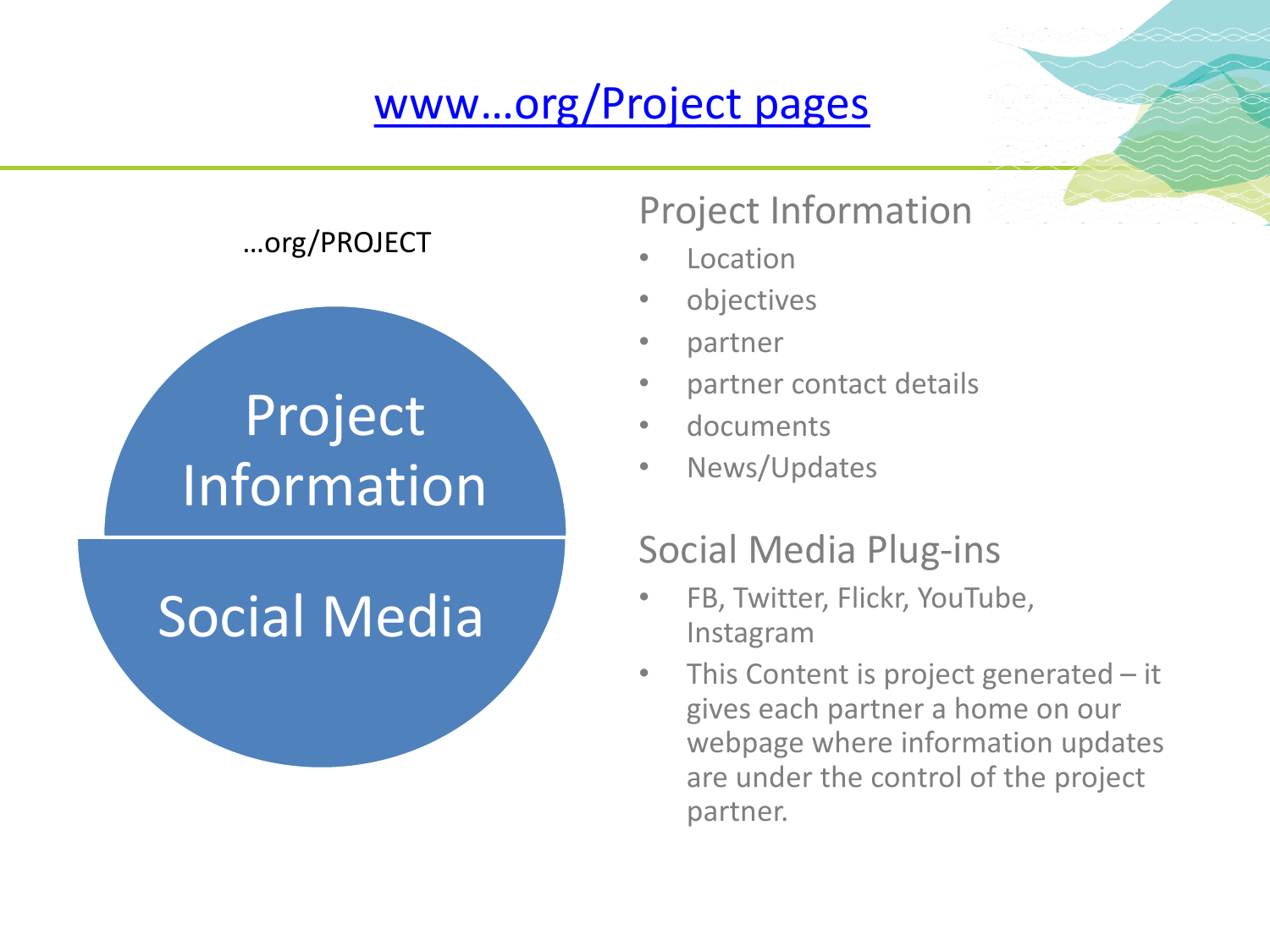# Social Media Channels



Social Media Channels Whereas our website serves as our identity, brand, and information repository…

> …our social media channels serve to create a buzz, promote the project and reach-out to our network– even drive traffic back to our website.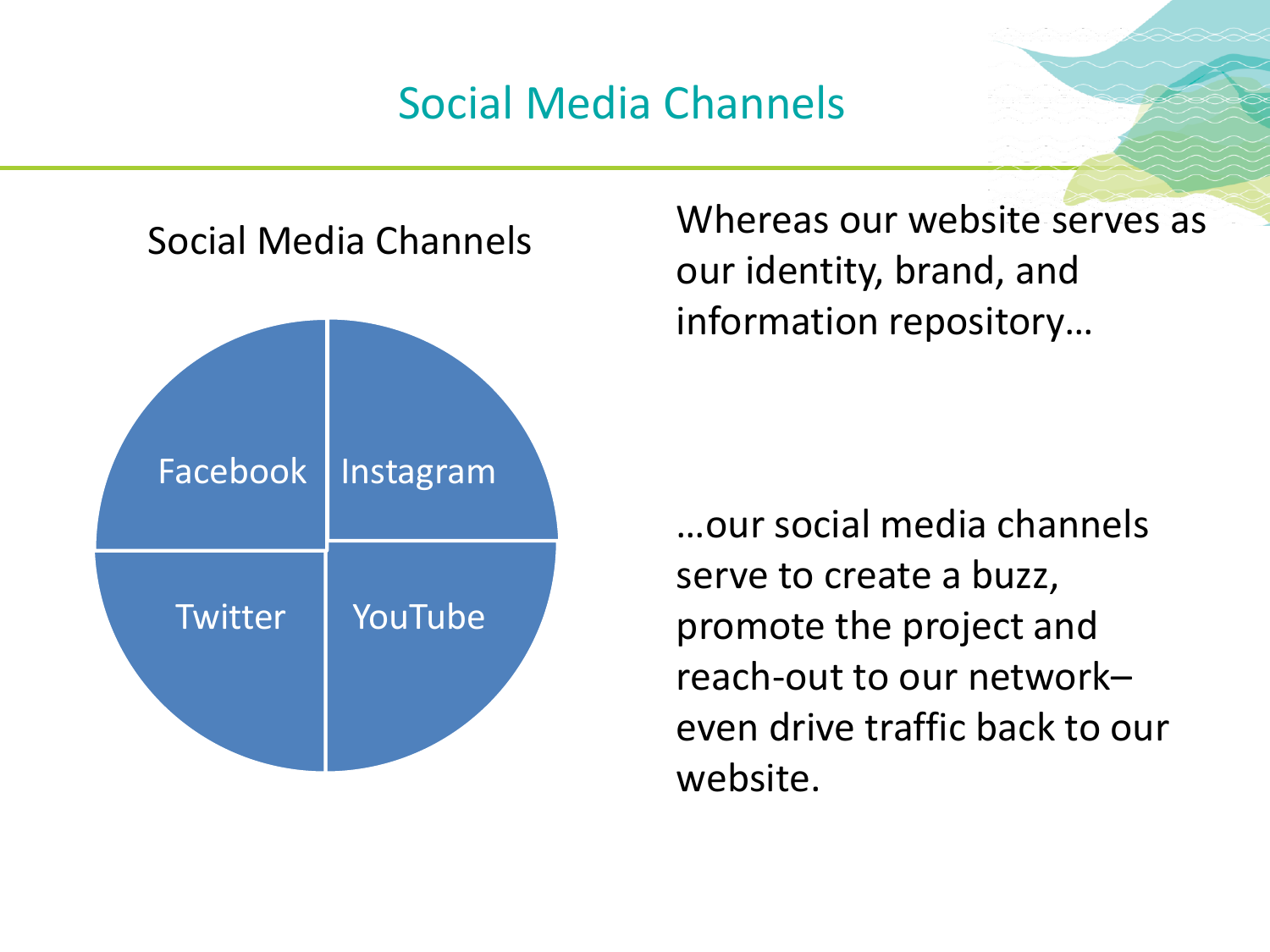# Website Analytics



2,000 sessions per month 4 pages per session 6 minutes per session

### Google Optimization

**Dugong Conservation** - top 4 [Seagrass Conservation](https://www.google.ae/?gfe_rd=cr&ei=IcvIWI7gIqTH8Ae1k5yICg&gws_rd=ssl#q=seagrass+conservation&*) - top 2

### Traffic Sources

Organic Search Direct Referral Social Media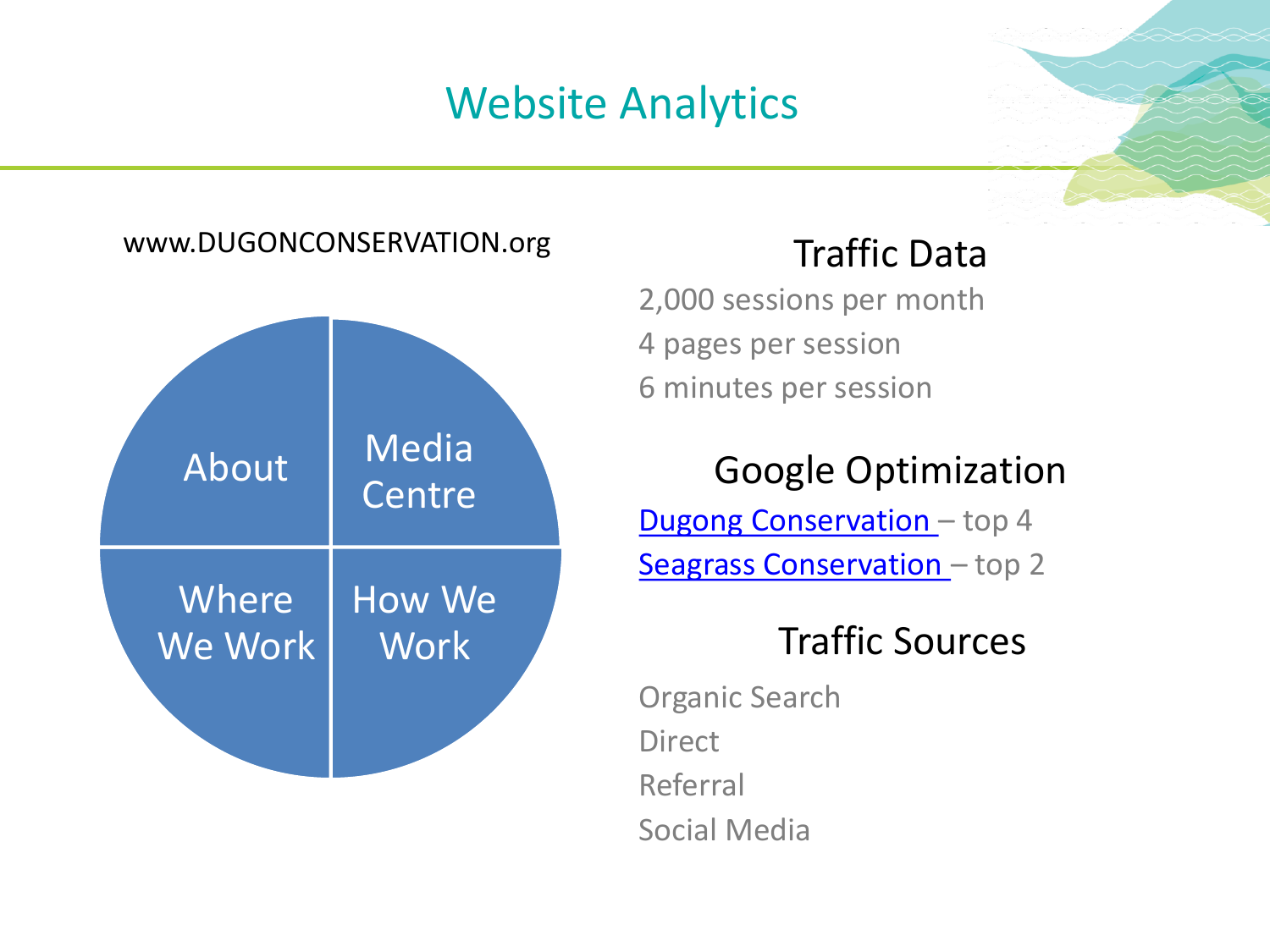# Social Media - Analytics

### Social Media



| <b>Channel</b> | <b>Statistics</b> |
|----------------|-------------------|
| Facebook       | 670 likes         |
| YouTube        | 4,500 views       |
| Instagram      | 136 Followers     |
| Twitter        | 90 Followers      |

All social media channels account for 8% of our website traffic. We have plans to increase website [traffic through social media](https://www.instagram.com/dugongproject/) sources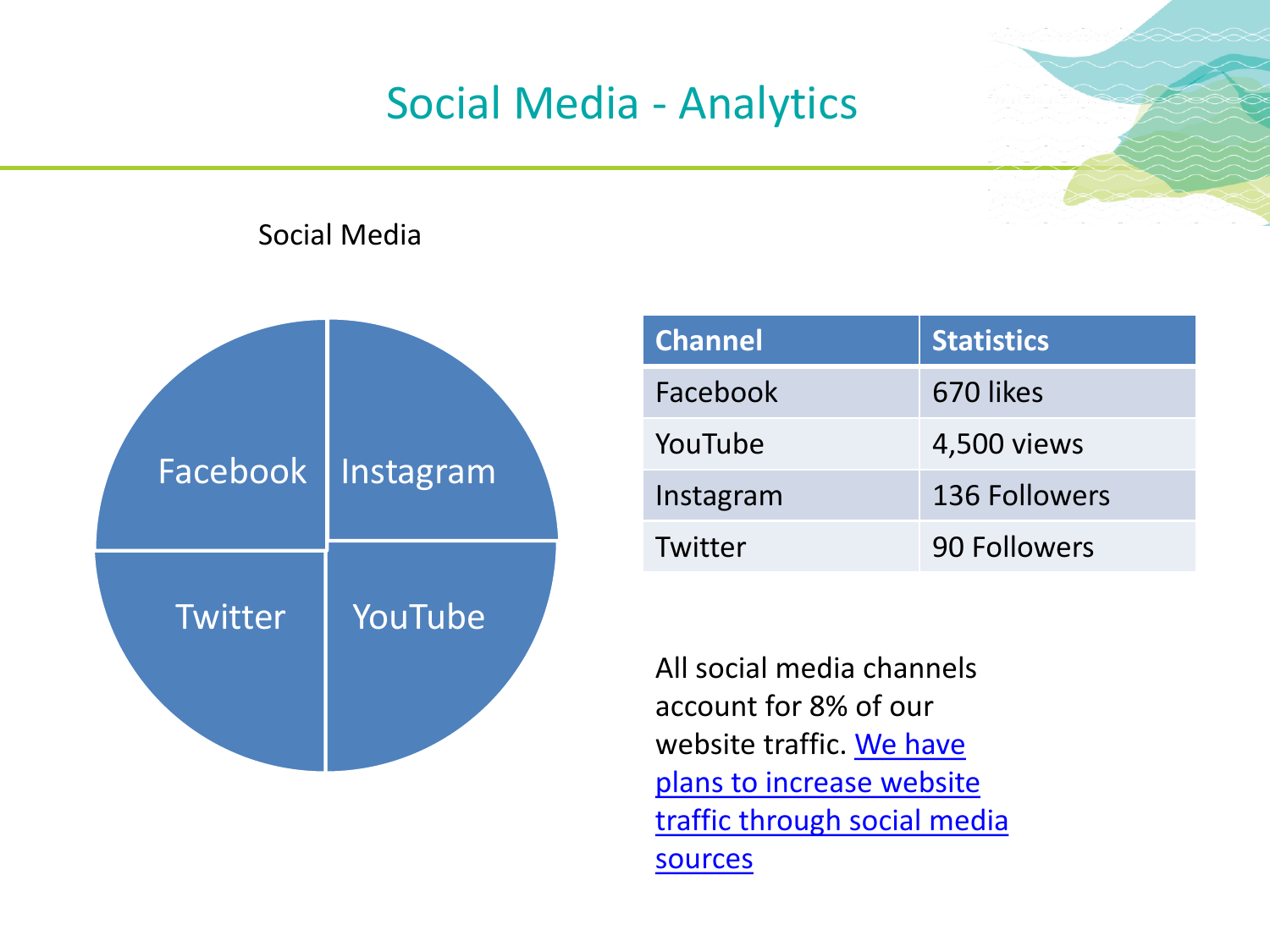# To where from here?

### Increase website traffic

- Organic growth
- **[Campaigns](https://www.instagram.com/dugongproject/)**
- New content targeting different audiences
- Increase traffic from social media to website

Increase Social Media Network

- Content
- **Prioritization**
- **Campaigns**

Dugong and Seagrass Conservation Community

- Open website to other projects
- Develop more robust project platform
- Website and social media combine to promote dugong and seagrass conservation globally
- MBZ Fund to serve as coordinators to host, administrator, publicize, promote, dugong/seagrass conservation.